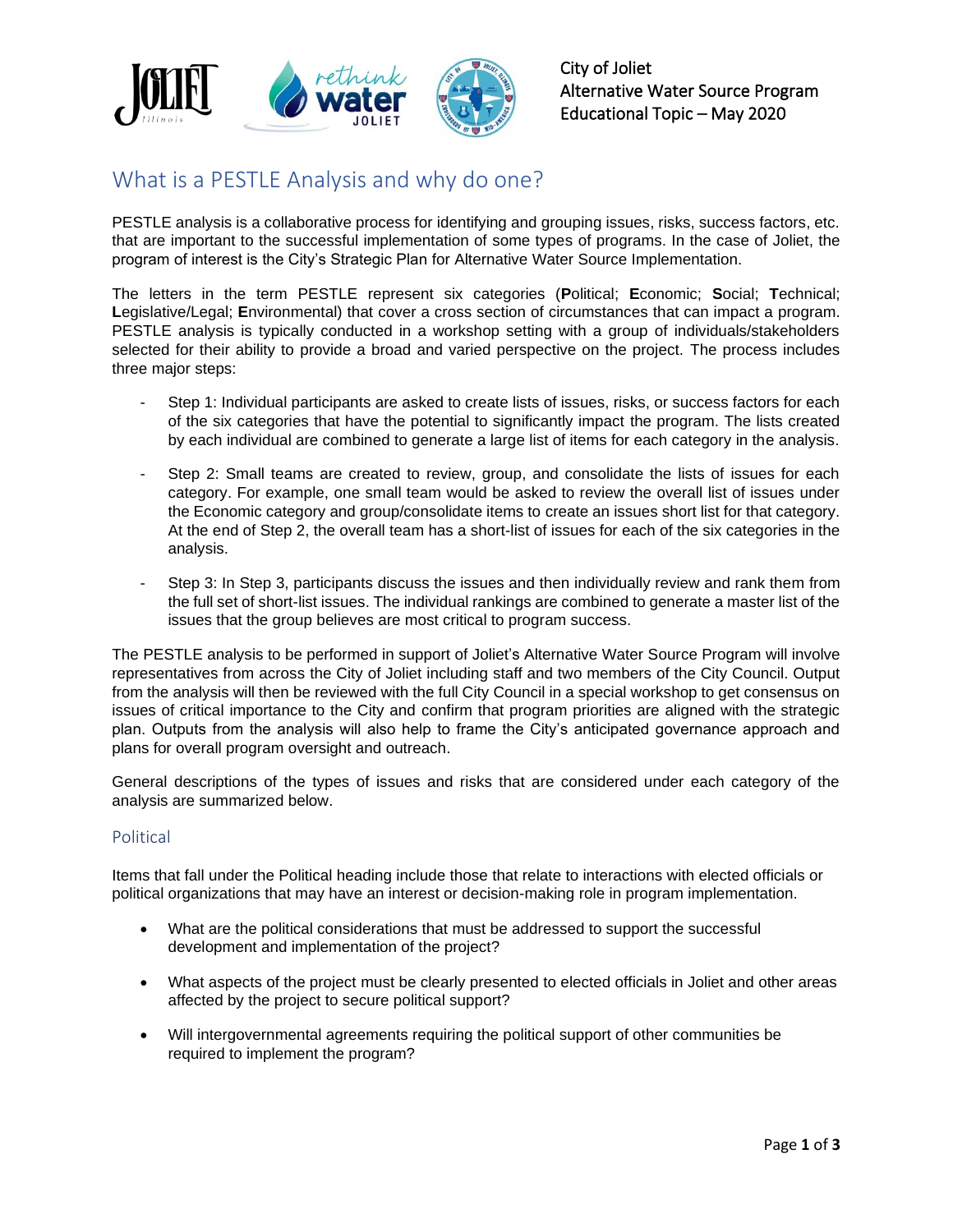

## Economic

Economic factors that warrant consideration will likely relate to the cost and affordability of the program, both in the short-term and long-term.

- What is required to balance the costs and benefits of the project and meet the economic objectives of the City and its rate payers?
- What metrics should be used to evaluate and compare the short-term and long-term costs of the alternatives being considered?
- What actions are required to make sure that the selected option is economically sustainable over the long-term?

#### Social

Large programs have the potential for impacts on communities beyond those directly associated with construction and operations. The Social category in the analysis provides a vehicle for capturing these items.

- How will the potential social impacts of the program on the Joliet community be identified and addressed?
- Are there efforts that can be undertaken to confirm that costs and benefits associated with the program are being effectively communicated and equitably assigned across the community?
- What opportunities exist for creating supplemental benefits to the community through efforts to promote engagement of local residents and businesses?

## **Technical**

Technical challenges and opportunities associated with the development and implementation of large infrastructure projects often relate to the design and operation of the proposed system.

- How can technical advancements be incorporated into the program to confirm that Joliet is developing a reliable, high quality, and cost-effective alternative water source?
- What type of treatment process should be adopted to provide treated water that meets the nearterm and long-term expectations of Joliet?
- How can the proposed program be structured to allow for consideration of future technological advancements?

## Legislative/Legal

Legislative and legal concerns relate to the framework of laws, agreements, and regulations that can impact plans for overall program implementation and operation.

- Are there legislative actions required to support implementation of the proposed program?
- What type of legal agreements will need to be prepared and executed to create a long-term structure for the reliable, cost-effective delivery of water to Joliet?